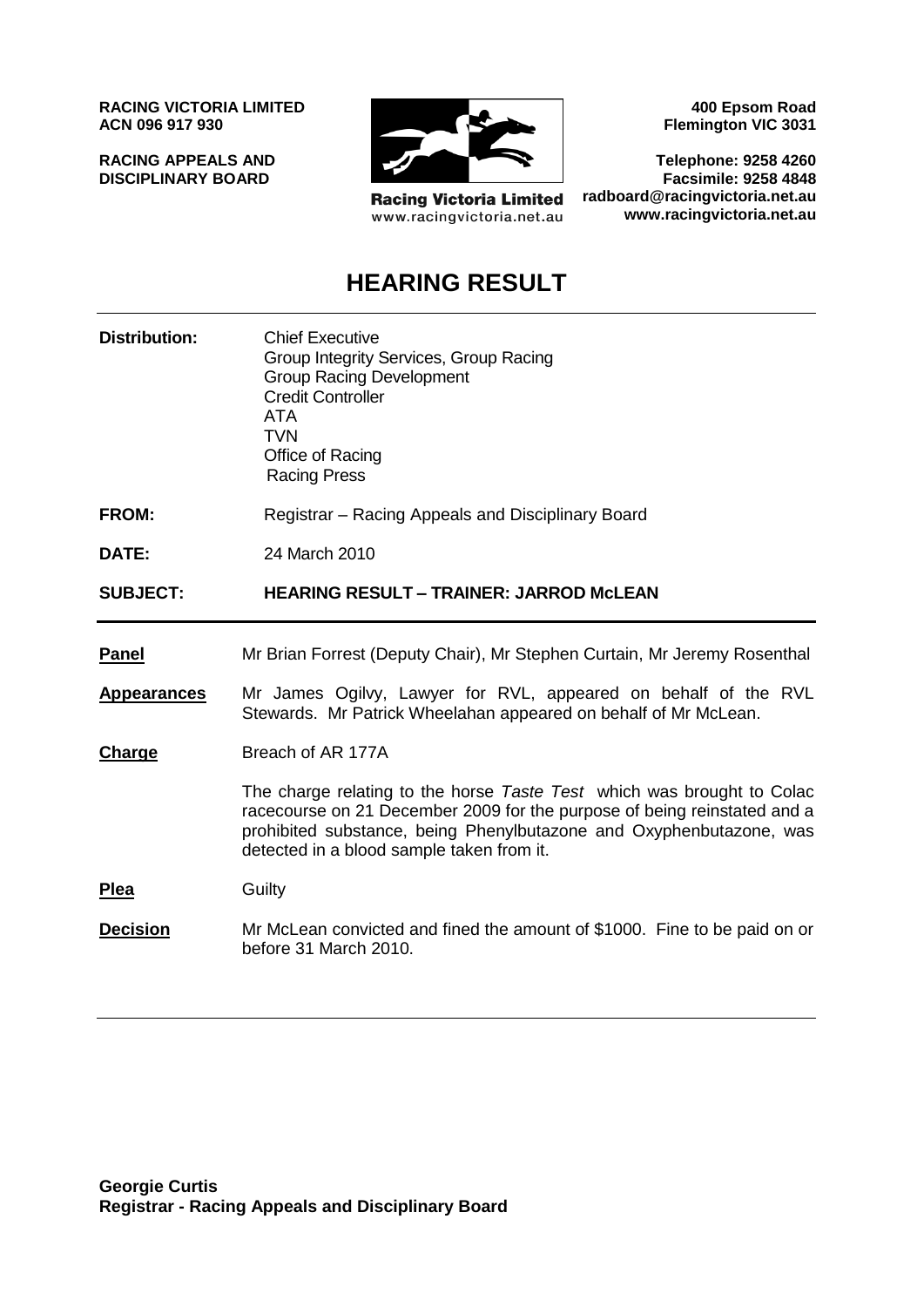# **TRANSCRIPT OF PROCEEDINGS**

#### **RACING APPEALS AND DISCIPLINARY BOARD**

\_\_\_\_\_\_\_\_\_\_\_\_\_\_\_\_\_\_\_\_\_\_\_\_\_\_\_\_\_\_\_\_\_\_\_\_\_\_\_\_\_\_\_\_\_\_\_\_\_\_\_\_\_\_\_\_\_\_\_\_\_\_\_

**MR B. FORREST, Deputy Chairman MR S. CURTAIN MR J. ROSENTHAL**

### **EXTRACT OF PROCEEDINGS**

**DECISION**

**TRAINER: JARROD McLEAN**

**MELBOURNE**

#### **WEDNESDAY, 24 MARCH 2010**

MR J. OGILVY appeared on behalf of the Stewards

MR P. J. WHEELAHAN appeared on behalf of Mr J. McLean